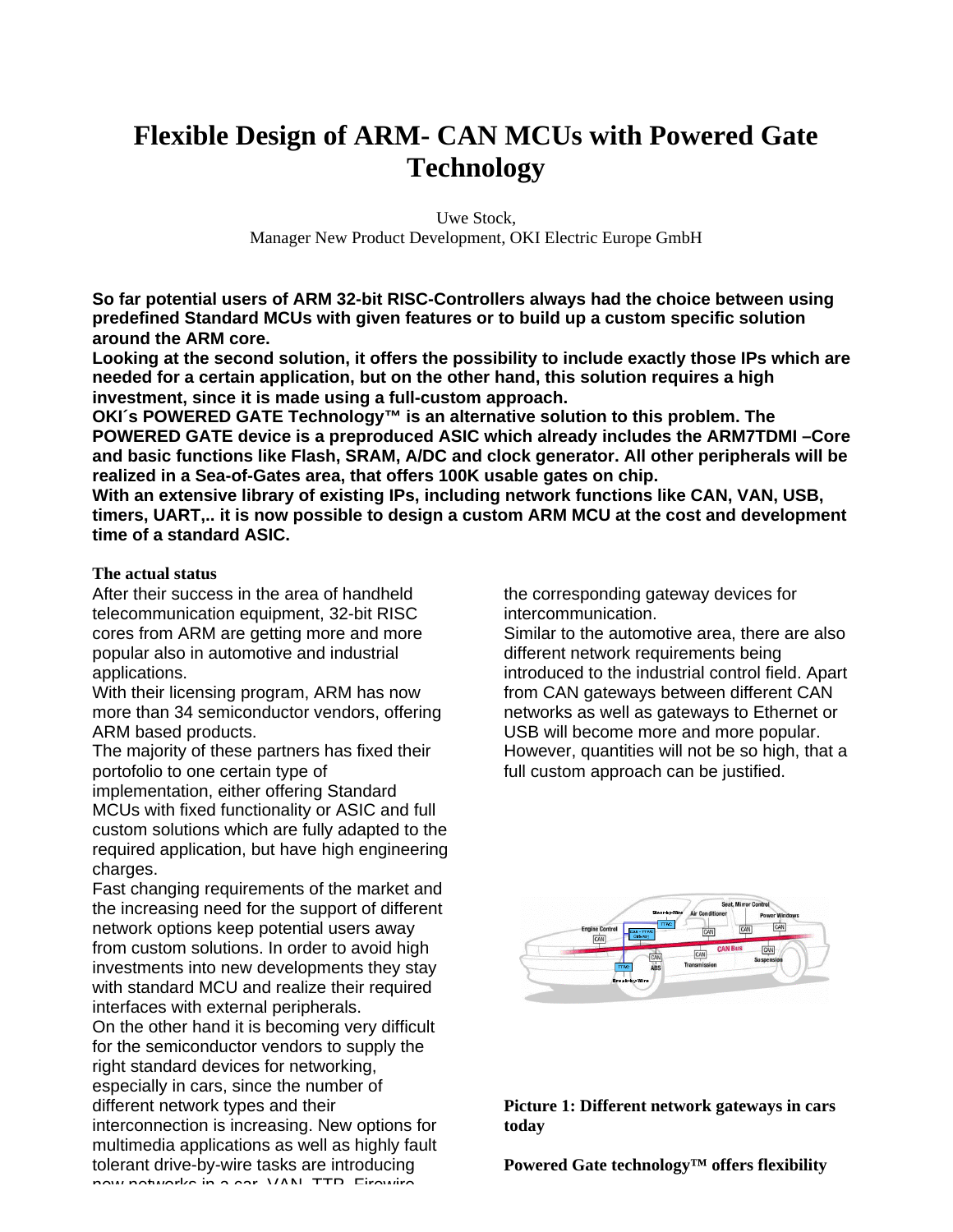Powered Gate offers an intermediate step between the Standard MCUs and Custom Solutions.

Powered Gate™ is offering a preproduced ARM MCU were the basic functions are already implemented on silicon. Each Powered Gate™ base chip already contains the ARM7TDMI as a processor core. In addition the chip includes a 256KB Flash ROM, 4 or 16 KB of SRAM and a flexible on-chip oscillator cell with PLL, which allows easy adaption of the controller to existing system clocks. In adition to these core functions, the device has a Sea-of-Gates area on chip with approx. 100.000 usable gates.

This area can be used to customize the ARM Controller according to customer needs. Several standard peripherals, which are used in most microcontroller designs will be supplied as templates and can easily be implemented as macros. Available templates are 8/16 bit programmable Timers, UART, SIO, GPIO, WDT, TBC and 10 Bit A/D Converter. The designer can decide, how many of these peripheral cells will be needed for his application.



# **Picture 2: Powered Gate Technology™ Base Chip**

Table 1 gives an overview of all available peripheral IPs that are available for integration into the SOG area of Powered Gate™. Since all of these IPs are scalable it offers an easy and quick approach for customer MCUs.

Compared with a full custom or standard cell design, Powered Gate Technology<sup>™</sup> can reduce the design cycle by more than half, since we only need to produce the 7

the-shelf. Another positive effect of this preprodcution is the reduction of NRE charges down to a range of compatible Gate Array designs.

| Type                   | <b>Specification</b>            |
|------------------------|---------------------------------|
| Timer:<br>$8-$ or      | Capture                         |
| 16bit                  | Auto-Reload                     |
|                        | <b>Compare Output</b>           |
|                        | <b>PWM</b>                      |
|                        | <b>Time Base Counter</b>        |
|                        | Watch Dog Timer                 |
| Serial Ports           | Asynchronous, UART with         |
|                        | <b>BRG</b>                      |
|                        | Clock Synchron 7/8 bit Full     |
|                        | <b>Duplex</b>                   |
| <b>Parallel Ports</b>  | 8-bit, comfigurable on bit      |
|                        | level as I/O                    |
| Analog/Digital         | <b>Resolution 10bit</b>         |
| Converter              | Maximum 12 Channels             |
|                        | Operating Mode: Scan or         |
|                        | <b>Select Mode</b>              |
| Interrupt              | 32 Sources internal and         |
| Controller             | external                        |
|                        | 8 Priority Levels               |
|                        | Assignment of number to         |
|                        | each interrupt to allow direct  |
|                        | branching                       |
| External               | Max 6 Banks                     |
| Memory<br>Controller   | Direct connection of ROM,       |
|                        | <b>SRAM and I/O Devices</b>     |
|                        | programmable Bus width          |
|                        | and Wait cycle for each<br>bank |
| <b>Clock Generator</b> | <b>Quartz Oscillator</b>        |
|                        | PLL for adaption of clock       |
|                        | frequency                       |
|                        | <b>Clock Gear Funktion for</b>  |
|                        |                                 |
|                        | adjustable power saving         |

## **Table 1: Overview of available peripheral IP for Powered Gate™**

# **High end peripherals for car networks**

Apart from the standard peripherals that are needed for any kind of Microcontroller, Powered Gate Technology also includes a number of high end peripherals which can be integrated for embedded networking solutions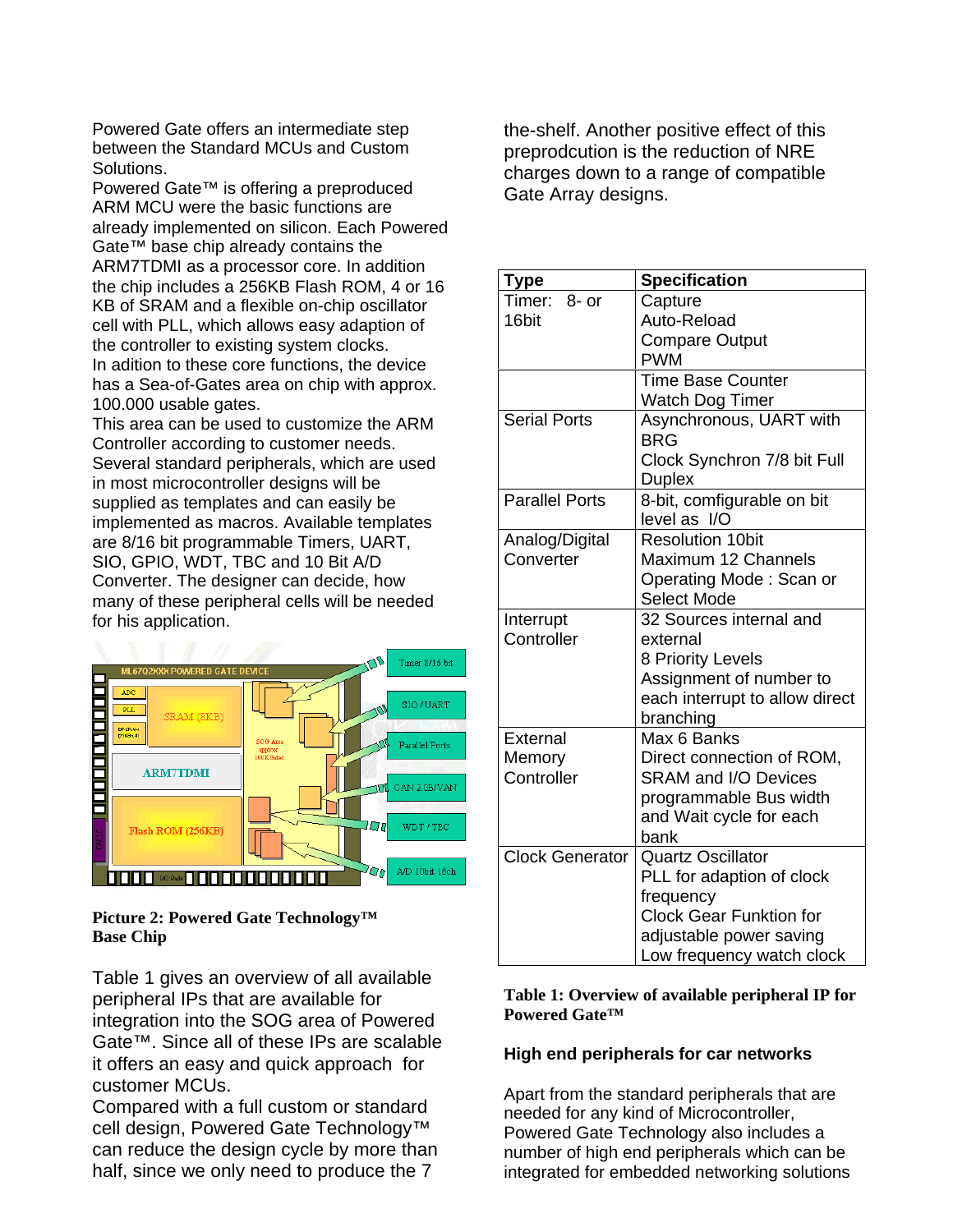The Powered Gate library includes such  $\text{controller block}$  as CAN, TTP, VAN, MOST<sup>1</sup>, GPS , USB, Ethernet MAC . Other network interfaces like Bluetooth will be available in the near future.

The **CAN** controller interface is complient with the Bosch standard Version 2.0b. It is based on the MSM9225B from OKI offering Full CAN functionality.

- **3 Transmission Systems: NRZ by Bit Staff Function / Multi-Master / Broadcast**
- **Real-time transmission control at maximum 1Mbps.**
- **Message buffer maximum 16 messages X 8bytes**
- **Message group function: up to.2 groups**

## **Table 2: CAN Interface features**

**TTP/**C 2 is a new network protocol for applications with high safety and redundancy requirements in cars and aircraft. X-by-wire is the keyword that brings up TTP. The trend to save weight in modern cars forces the manufacturers to look for new systems like Power Steering or break-by-wire, which will allow to get away from the heavy mechanics used in todays traditional steering and break systems. X-by-wire will also allow easy control of such safety relevant functions by embedded system control. Different to CAN , TTP is not event driven, but as the name says- a time triggered protocol. Using this approach it is possible to have a faster reaction on any changes in the parameters of a system. In addition the fixed timing for checking certain parameters will asure that failures in subsystems will be detected at the next timeslot. Nevertheless CAN and TTP will certainly coexist in future cars and Powered Gate will offer the possibility to implement both interfaces in one MCU building a gateway between both worlds.

Another LAN system used in todays cars is the **VAN**<sup>3</sup> Bus introduced by PSA Peugeot. Different from the CAN protocol, VAN allows word lenghts up 256 bit and offers a different error checking mechanism.

Similar to TTP the VAN protocol will not take over all tasks in a car network. Due to its special features, VAN will mainly be used in

the body control and dashboard LAN, since the longer word length allows better transmission of text messages for car radio, navigation system or air conditioning. On the other hand several ECUs will still remain on the CAN bus requiring data from sensors in the VAN environment.. Again Powered Gate Technology™ offers an easy means to build up Intelligent Switching Units that help to exchange data between VAN and CAN.



## **Picture 3: ML67Q2200 VAN-CAN Interface MCU**

Not only security and information systems in the car need a LAN. Current developments are now integrating multimedia features like Video, Internet or game consoles into the new cars. All of these need high bandwidth communication which cannot be achieved with CAN or VAN. For such applications **MOST**<sup>4</sup> is the best candidate offering transmission rates of up to 24.8 Mbps over optical links and MOST V2 will deliver data with up to 100Mbps. MOST alsoneeds to communicate with subsystems on the CAN network ( radio, Driver Information system) so again network intercommunication will be required.

On the other hand this multimedia network needs access points for external devices like the Laptop of a business traveller who wants to download some urgent data from the internet, while being somewhere on the road (hopefully not driving by himself). In this case a **USB**<sup>5</sup> interface or a **Bluetooth<sup>6</sup>** access point can help him to access to the car LAN and further to the internet.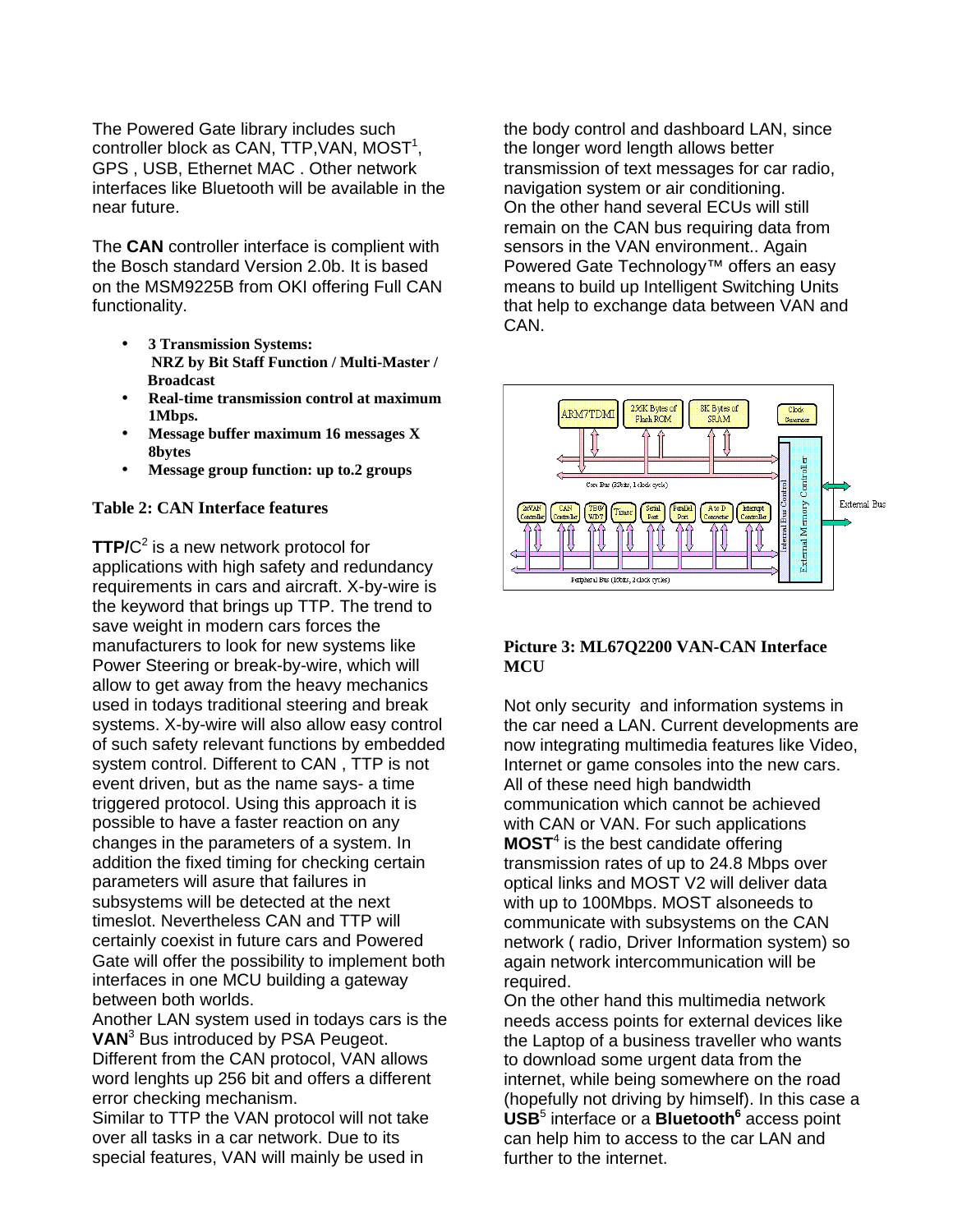USB and Bluetooth are other optional peripherals that can also be implemented on a Powered Gate device.

In any case CAN will remain the backbone of the car LANs and the combination of the Powered Gate Technology™ with all these different peripherals will allow easy design of embedded solutions that integrate various network interfaces in one device.



**Picture 5: Different LANs around the CAN backbone**

## **Powered Gate not only for network switches**

Instead of integrating several network interfaces on one chip , Powered Gate can also be used to design high performance ECUs for Power Train applications. Especially Controllers for engine management or automatic gear boxes will require lots of timers and interrupts in order to controll all different sensors and control subsystems that are needed to handle all parameters of a complex system like car engines today. Also here Powered Gate gives the highest flexibility. Apart from one or two CAN interfaces the base chip offers enough space to integrate as many timers and IRCs as will be needed for a certain application and since the design cycles are short and the cost is low, it will be easy to develop derivatives of one device that will be optimized for different engines. The basic block of an ARM core with Flash memory, SRAM and a CAN controller can be maintained and the user can simply add or delete peripherals to this base chip,

making use of the previous design work.



#### **Picture 6 : ARM – CAN ECU (ML67Q2001)**

Another area of interest for ARM-CAN MCUs is the field of Telematic services or  $ETC<sup>7</sup>$ . Also here the ARM controller is getting strong due to its high performance and low power consumption. Since such systems need to exchange data with other car equipment, a CAN controller is required for such communication.

In order to build a telematic system, it is required to have the information on the exact location of a car. Only with this information is it possible to supply the driver with those traffic messages, which apply to him. The most exact positioning information today can be extracted from **GPS<sup>8</sup> .** Calculating the exact position from the GPS data needs a powerful CPU like the ARM cor. The CAN interface will distribute this data to the corresponding systems which will then carry out further processing. Such GPS baseband can be implemented on the Powered Gate device and together with the CAN controller offer a highly embedded solution for any kind of position processing. GPS is not only needed in Telematics and navigation system, but will also become a key function in new tolling systems for cars and trucks which will be required in the near future. The combination of GPS and **DSRC**<sup>9</sup> will allow exact location of vehicles and the calculation of the driven distance in order to charge the toll fee to the owner.

First implentations of such DSRC based systems have been released already in Japan, were the ETC service commenced this April. In this case also the computing power of an ARM MCU is needed, since all data will be RSA scrambled and the requirement for additional data from the car will make it necessary to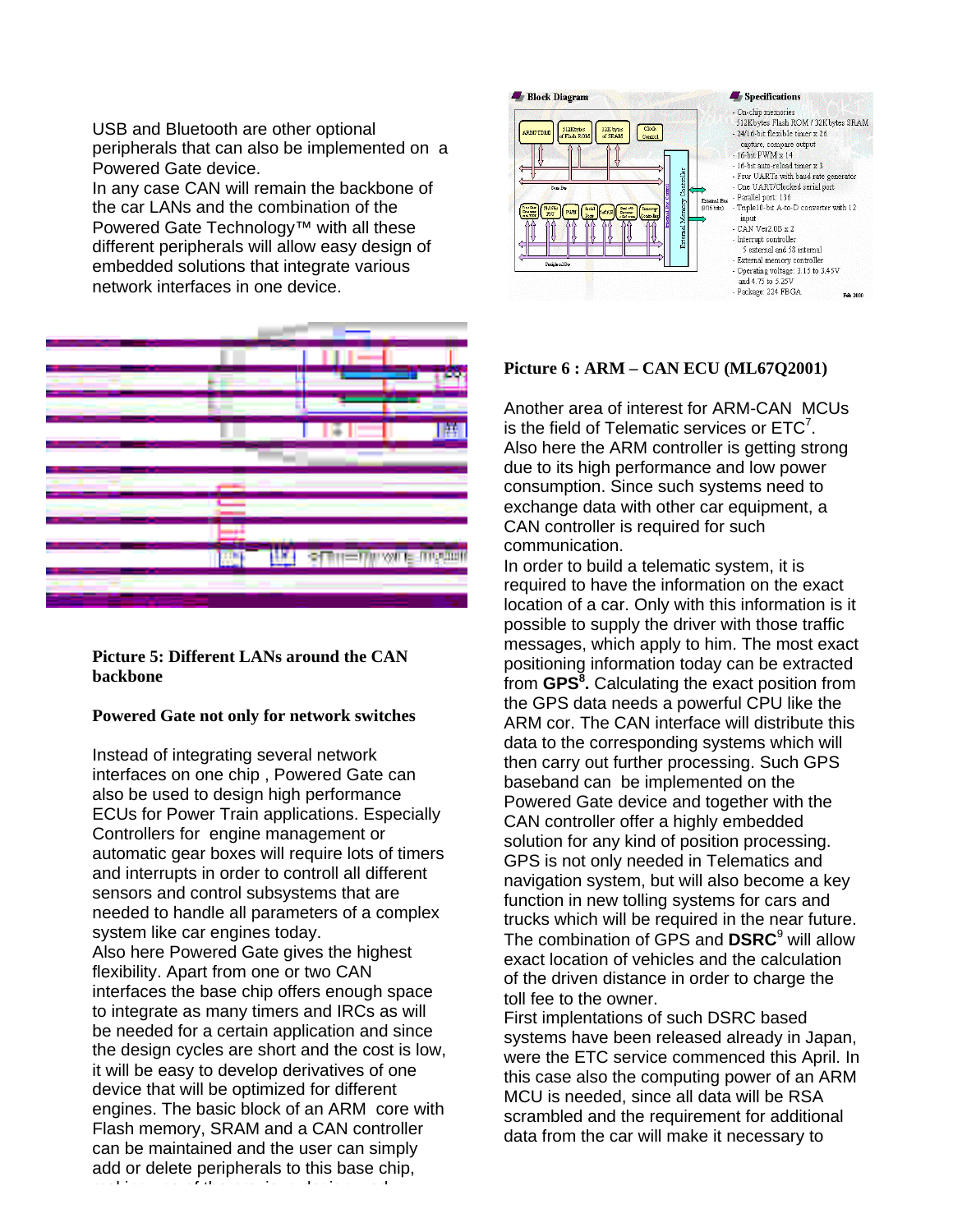have a LAN interface, which is likely to be CAN integrated on the system.

The interfacing of different network systems with CAN networks is not only resticted to automotive applications.

There is a need in the industrial area, different bus systems will have to communicate with each other.

Interbus-S, Profibus, CAN and Ethernet are not restricted to special applications and it can happen at any time that data between these networks have to be exchanged using some kind of interface device. Since applications in the industrial controller field do not normally reach quantities that could be compatible with automative applications. It is always a problem to develop custom solutions, since so far the NRE charges have been too high.

With Powered Gate<sup>™</sup> this barrier can be reduced drastically, since the SOG part of the device will allow quick and flexible designs with low engineering cost.

The user can choose between different existing interface blocks like CAN, 10/100MB Ethernet, USB, Firewire<sup>10</sup> or IrDA. On the other hand, there are many ASIC designs that have been made for industrial control systems and with Powered Gate™ it will be easy to integrate these ASIC blocks onto an ARM controller, thus going a step ahead to a system on chip solution, which is certainly also the goal for industrial control applications.

#### **Design work easy made**

The SOG part of a Powered Gate device is based on OKI´s standard ASIC technology. Therefore all available tools for making an ASIC design can also be used for the design of the SOG part.

This means that custom specific blocks, that are designed in VHDL or Verilog HDL can first be implemented in a FPGA in order to check the functionality before going into real silicon. OKI is offering an evaluationboard for the Powered Gate™, which includes a base chip with an empty SOG area. The internal bus is accessable on external pins. This design environment together with the ARM software development Toolkit (SDT) will allow the designer to start evaluation of the final system at a very early stage. It can also be used to integrate existing standard devices, like the

FPGA into such a system and to test it in the target application.

As an additional benefit , the software developers are able to start software development and debugging at a very early stage without having to wait for first silicon.



**Picture 8: Powered Gate Technology™ Evaluation environment**

#### **Software support**

Since ARM has approached not only the semiconductor vendors, but also the software and system manufacturers with their partner program, there is a wide variety of operating systems and developments tools available on the market.

The standard design environment for Powered Gate™ is based on various OKI ARM evaluation boards and the ARM SDT 2.5. For a first system simulation ARMULATOR models are available, allowing a simulation of the complete system process independently from having any silicon.

Some partners fo the ARM 3<sup>rd</sup> party club of RTOS manufacturers have already ported their OS to Powered Gate Technology™. The first available RTOS is the SSX 5 from Realogy offering the smallest footprint of all available ARM complient RTOSs on the market. This will enable designers to realize a RTOS on chip.

Especially for applications in the automotive area support for OSEK/VDX will become a mandatory requirement, since it offers high fault tolerance and portability.

Powered Gate devices are supported by the leading suppliers of OSEK RTOSs like Vector Informatik (osCAN) or Realogy´s SSX5, which are both OSEK V 2.1 complient. Other RTOS